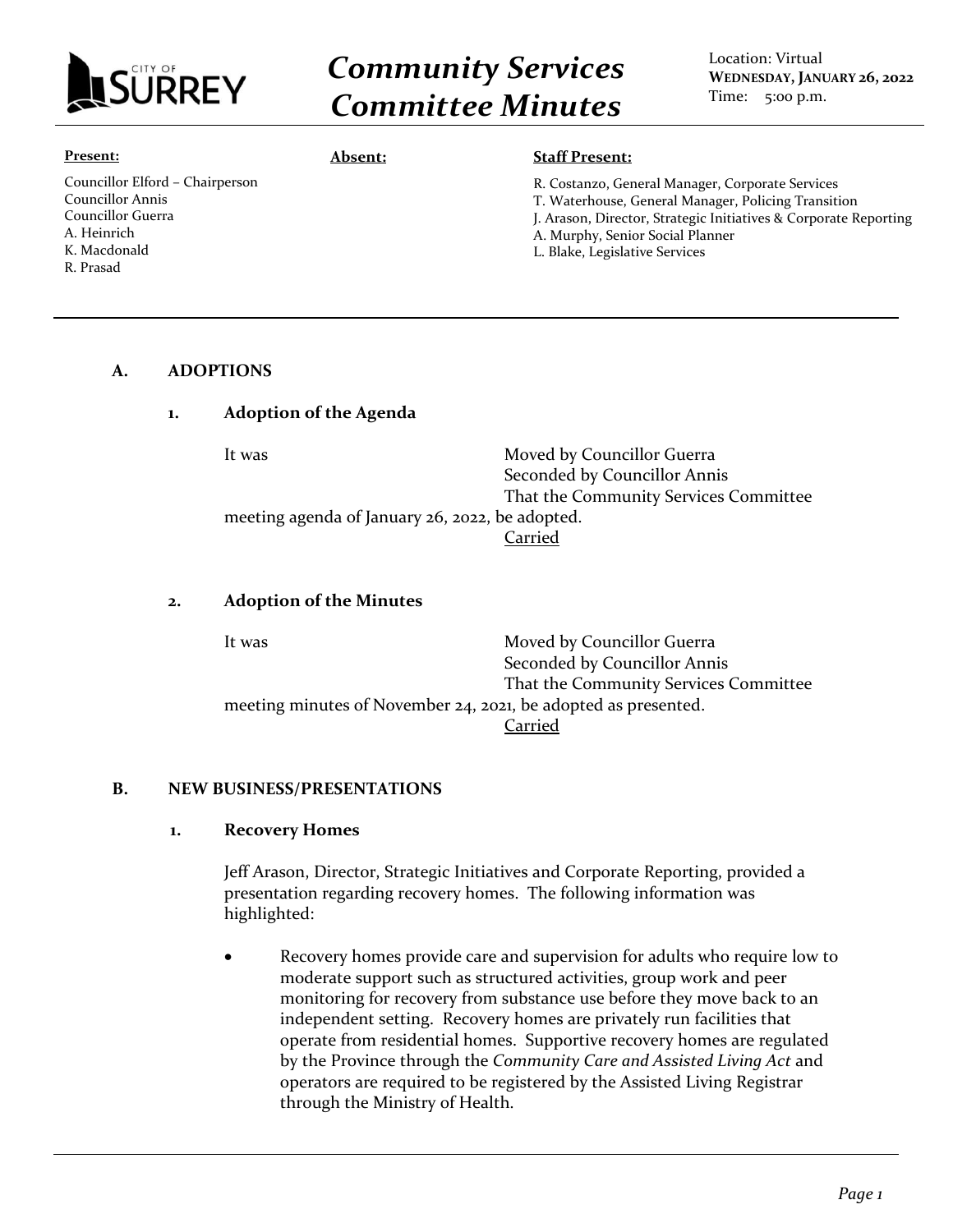- Updates to the *Community Care and Assisted Living Act* in 2016 enhanced the powers of the Assisted Living Registrar to provide greater oversight and new regulations implemented in 2019 provided increased requirements for operators to ensure quality care.
- There are three Supportive Recovery Home funding models: private pay, publicly subsidized or a mix of private pay and publicly subsidized services. The majority of supportive recovery homes in Surrey are publicly subsidized by the Province through a \$35.90 per diem per person.
- Surrey currently has 47 supportive recovery homes on the Assisted Living Registrar, which accounts for approximately 60% of the supportive recovery homes in the Lower Mainland and Fraser Valley. In 2016, Council introduced a business license requirement for all supportive recovery homes with a maximum of 55 supportive recovery home business licenses permitted at any time in an effort to better regulate supportive recovery homes in advance of Provincial regulations. There are currently 54 business licenses issued for recovery homes in Surrey, with one additional license pending. The City requires that a recovery home located in a duplex building have two business licenses while the Province only requires a single registration.
- In 2021, through Corporate Report R026, Council implemented the requirement that supportive recovery homes enter into a Housing Agreement between the City, operator and registered property owner. The Housing Agreement requires that the facility be operated in accordance with the *Community Care and Assisted Living* Act and the *Assisted Living Regulation.* Prior to the Housing Agreement requirement, the City did not have any opportunities to take action against a poor quality operator.
- There are currently 17 completed Housing Agreements for supportive recovery homes in Surrey, with an additional 38 operators that will be required to complete Housing Agreements prior to renewing their business license. Along with the Housing Agreement, operators will be required to provide data to help the City better understand their clients and the home's effectiveness. In addition, staff will complete business license inspections to ensure compliance with the residency agreement, personal service plans and transition plan.
- In 2021, the Province conducted 90 inspections of recovery homes in the province, resulting in the cancellation of two registrations in Surrey that were replaced with two quality operators. It is unclear how many of the inspections occurred in Surrey, or if the inspections were planned or in response to complaints. The Province has also started maintaining a list of unregistered homes and working with these operators to help bring them into compliance. There are a few unregistered homes in Surrey and staff are working with the Province and operators on registration; however, Surrey is at its business license maximum, so staff are working on alternative housing solutions for those clients.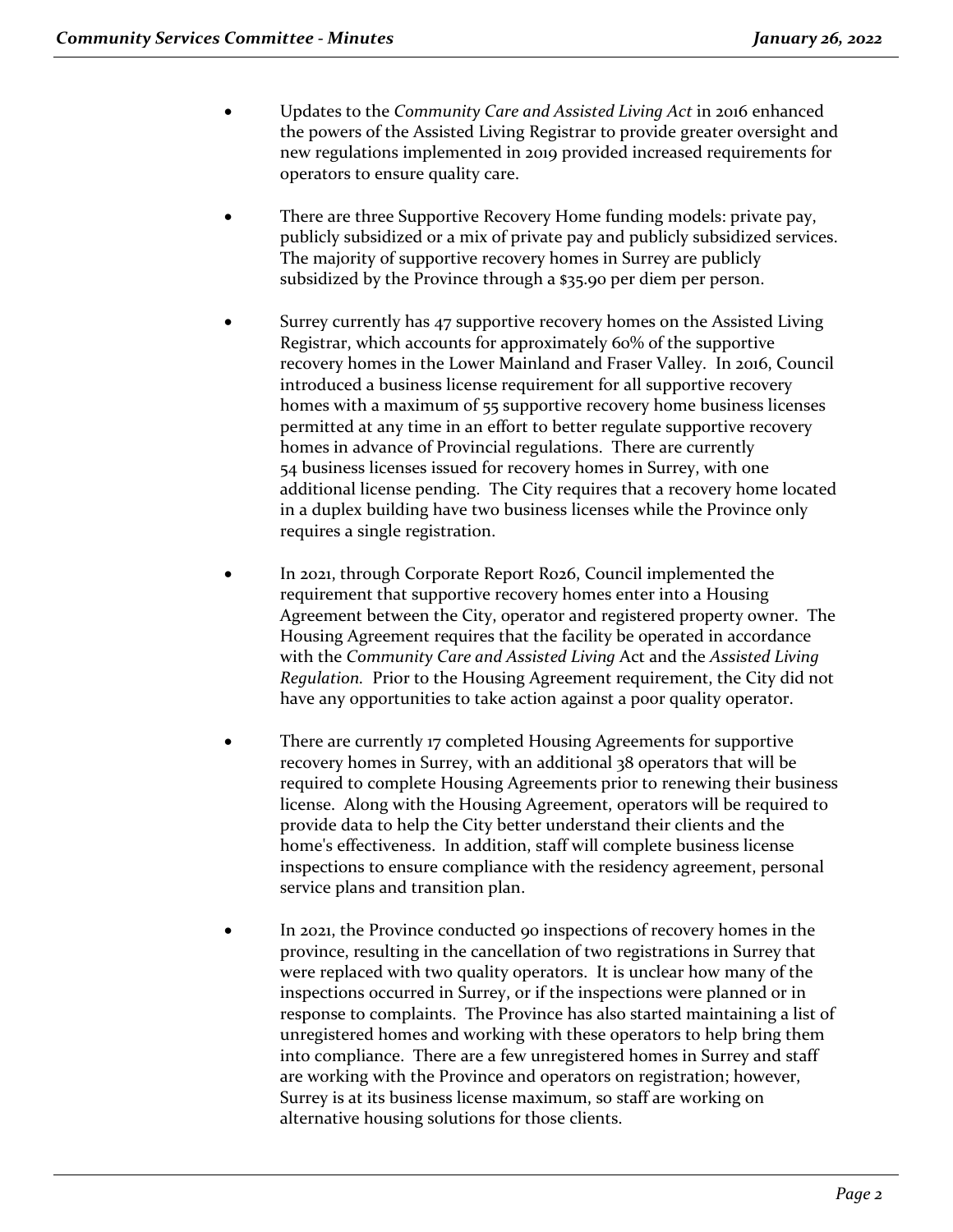In response to questions from the Committee, Mr. Arason provided the following information:

- Staff maintain an informal list of potential new operators and notify them when an existing license is cancelled.
- There is no clear reason why Surrey has more recovery homes compared to the rest of the region. Surrey is more affordable and allows supportive homes in residential land uses, whereas other cities preclude them as an option. Surrey also has additional support services and transit services.
- The data request from current recovery homes is minimal, consisting of 8 - 10 questions per resident. Staff will report back to the Committee and Council on the initial findings of the study.
- The per diem rate is set by the Province and was last increased in Fall 2019, when it was increased by approximately \$5. There are financial challenges related to providing quality care and many operators have indicated that they are reliant on fundraising. The per diem is provided to the operator in lieu of other financial support the client would otherwise receive.
- Detox centres are outside of the scope of recovery homes and are under the jurisdiction of Fraser Health Authority. Staff can investigate the current capacity of detox centres in Surrey and report back to the Committee.
- Staff are aware of illegal recovery homes and are working to address the issue. Homeowners have been included in the Housing Agreement as not all operators are transparent during the lease process. It is anticipated that this will help landlords with due diligence and reduce the number of illegal recovery homes.

The Committee commended Council and staff for their actions to address the issues related to recovery homes. The Committee noted that recovery homes have to operate on less funding compared to supportive housing or shelters but are required to provide more services for clients.

# **2. Emergency Weather Response**

Aileen Murphy, Senior Social Planner, provided a PowerPoint presentation regarding Emergency Weather Response (EWR) shelters and highlighted the following information:

The EWR program typically runs from November 1 – March 31; however, earlier this fall, BC Housing announced that this year, it could start in October if the need arose due to weather conditions and shelters were ready to open. An EWR shelter is a temporary shelter that opens overnight during extreme weather alerts and provides a mat, bedding and snack to guests. EWR shelters do not provide connections to services. The official Surrey/White Rock EWR Plan identifies the criteria for when an EWR alert will be called. The alert may vary from area to area, as it is based on the local weather forecast and conditions.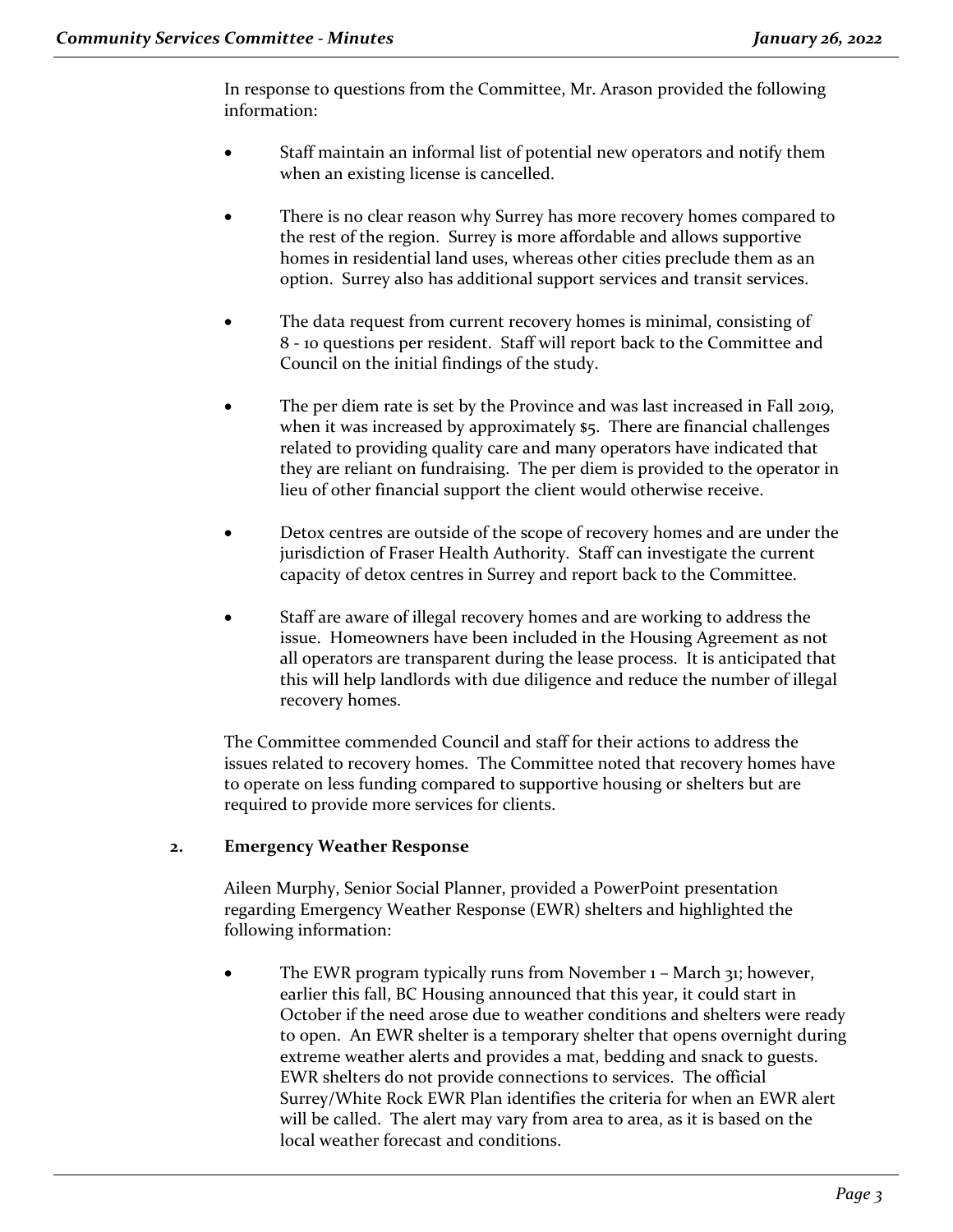- Funding for the EWR program is provided by BC Housing to communities where the number of unhoused residents exceeds the number of shelter spaces available. The Homelessness Services Association of British Columbia (HSABC) is contracted to manage the EWR program in Vancouver and Surrey. The EWR program funding covers the program coordinator, overnight shelter staff, a snack for clients, cleaning, first aid supplies and transportation to the shelters, as needed. Funding is not provided for rent, so shelter spaces are sought for free from community organizations.
- Surrey currently has 91 EWR mats in six locations. A new shelter space was opened on December 24, 2021, at the Emergency Response Centre (the former North Surrey Recreation Centre). This location provides an additional 30 co-ed mats. A church in Whalley has also expressed interest in hosting a shelter and is working with the HSABC on the logistics. Four shelters allow pets: Pacific Church, Atira Shimai House, the Emergency Response Centre and Mount Olive Lutheran Church. EWR shelters have been activated 77 nights to date.
- Overall, Surrey had an average of 84% occupancy. It is common for occupancy to be low at the start of the EWR season. Occupancy rates generally increase as the weather becomes more extreme and residents become more aware of the shelters. Most shelters, except for the youth centre, are operating at or beyond capacity most nights they are open.

In response to questions from the Committee, Ms. Murphy and Terry Waterhouse, General Manager, Police Transition, provided the following information:

- Youth are most likely be amongst the hidden homeless, seeking shelter with friends or couch surfing. Surrey also does not currently have homeless shelter services specifically for youth; however, the new youth modular housing project that is under development will provide 30 supportive units for youth who are homeless or at-risk of homelessness.
- All residents are welcome in City facilities during their opening hours. The Chuck Bailey Recreation Centre extended its hours to provide a warm space for unhoused residents during the day over the holidays. "Nourish Surrey" is a pandemic response project being funded by the UBCM and will provide a place for unhoused residents during the day.

# **3. Unpermitted & Illegal Construction Update**

Rob Costanzo, General Manager, Corporate Services, provided the following update regarding unpermitted and illegal construction:

• At the September 13, 2021 Regular Council – Public Hearing meeting, Council directed staff to provide a report regarding illegal and unauthorized construction, with a recommended course of action that includes enhanced enforcement, prosecution and public awareness that can be implemented to mitigate loss of life, destruction of property, and further compliance of the existing and new bylaws.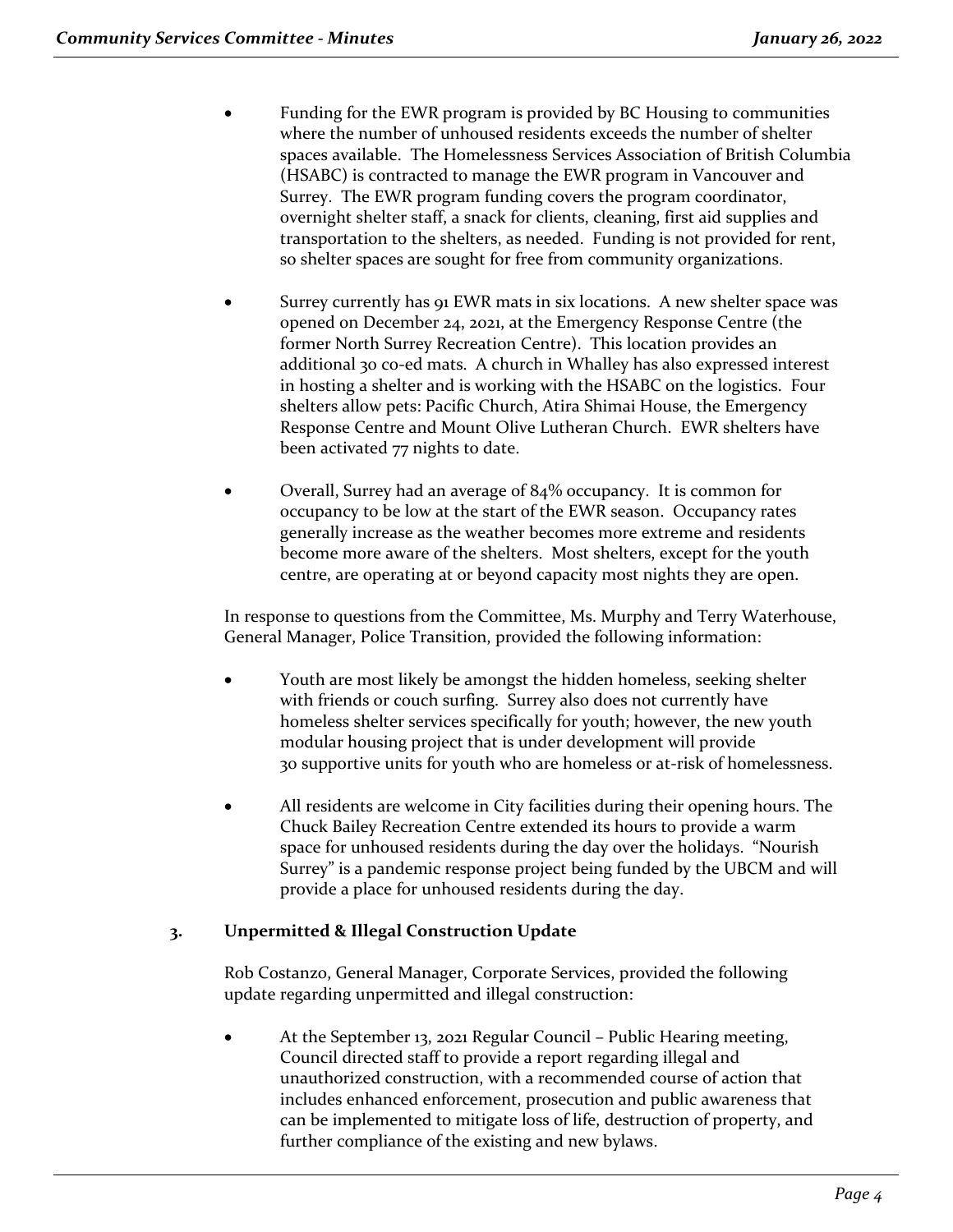- Unpermitted and illegal construction is increasing throughout the Lower Mainland due to rising construction costs, availability of real estate and income from secondary suites. Unpermitted and illegal construction can have multiple potential impacts on homeowners, including poor workmanship and faulty construction, insurers refusing to pay claims, future sale of home and risks to life and safety of occupants and adjacent properties.
- The current response to unpermitted and illegal construction is insufficient to deter or reduce the problem. Key challenges include balancing complaints and investigation while still providing proper service to those who follow proper permitting practices, updating zoning and building enforcement bylaws and lack of education and public awareness.
- An Advisory Team with representation from Bylaw Services, Legal Services, Information Technology and Building Divisions convened to review and make recommendations on the best course of action to reduce unpermitted and illegal construction, which were presented to Council for consideration at the January 17, 2022 Regular Council – Public Hearing meeting in Corporate Report Ro11. The actions include:
	- o Bylaw amendments: increasing existing bylaw fees and creating new bylaws and administration fees. The proposed new bylaws will address a Stop Work Order not being properly displayed, allow for daily issuance of fines for ignoring posted orders and allow the City to recover fees for staff time related to repeated site visits.
	- o Creation of a public education and awareness campaign: updating materials on the City's website for permitting and reporting potential violations.
	- o Creation of an "Unpermitted and Illegal Construction Enforcement Team": creating a dedicated cross-departmental team that will address Stop Work Orders at priority properties, facilitate complaints and responses, streamline illegal construction charge process, improve education tools, bylaws and information, and continuously monitor performance and implement improvements.
	- o Creation of a Building Adjudication Process: The adjudication process will be expanded to include building disputes with a monthly review of ticket disputes by a Provincially-appointed judge. This will be an effective measure to address violations without involving the Courts.

# **C. OUTSTANDING BUSINESS**

This section had no items.